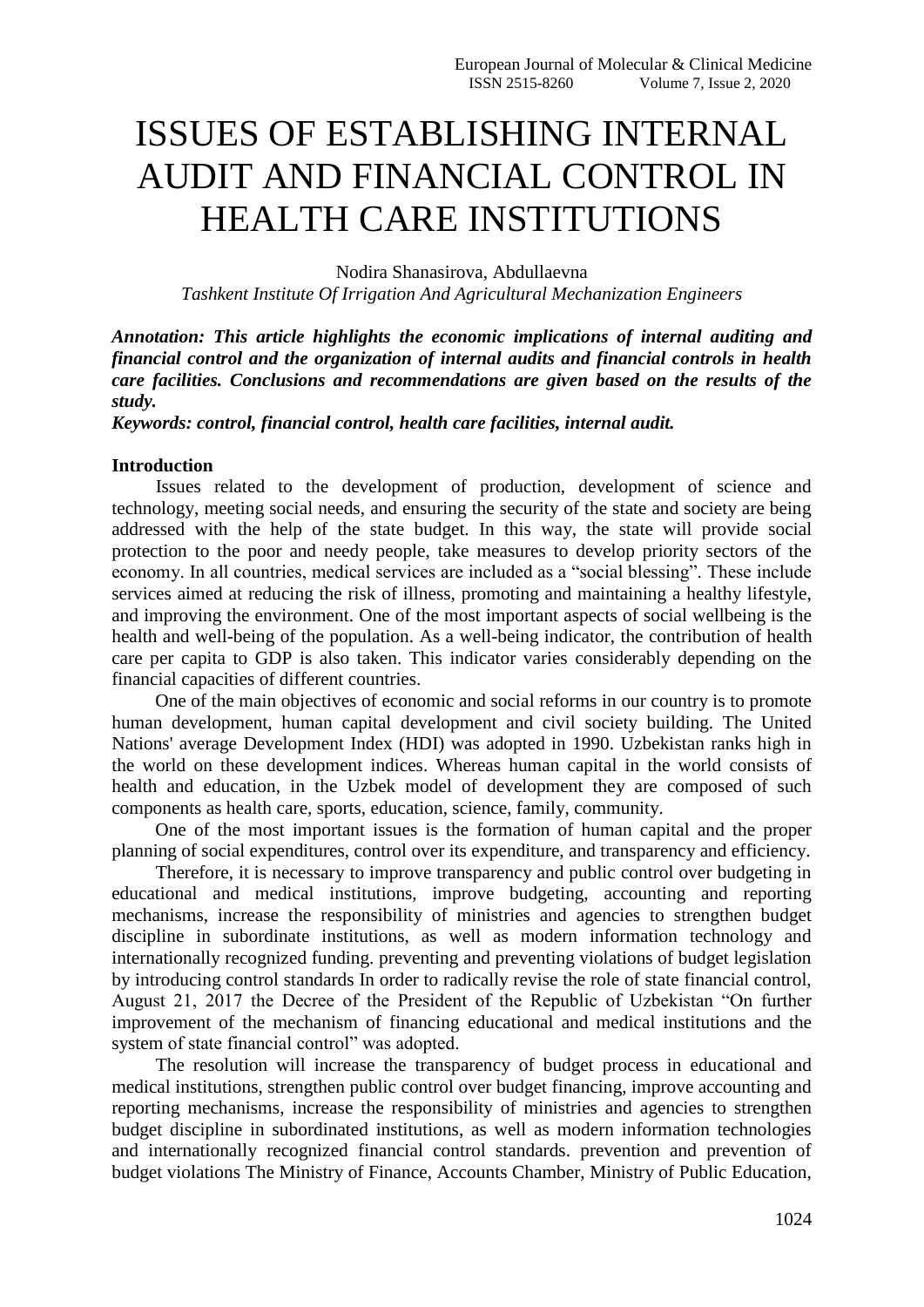Ministry of Health and Ministry of Higher and Secondary Special Education of the Republic of Uzbekistan approved the proposals and set up the following services on September 1, 2017: made:

simultaneously liquidation of accounting services in subordinated institutions and centralized financial and accounting services in district (city) departments of public education and medical associations;

Ministry of Public Education, Ministry of Health, Ministry of Higher and Secondary Special Education, Ministry of Higher and Secondary Special Education, Center for Secondary Specialized and Vocational Education, and Extra-Budgetary Pension Fund under the Ministry of Finance of the Republic of Uzbekistan - financial control services;

The Ministry of Public Education, Ministry of Health, Department of Secondary Special and Vocational Education, Regional Departments of Public Education, Healthcare, Secondary Special and Vocational Education, as well as the Main Departments of Public Education, Healthcare and Secondary Special Education of Tashkent city. Internal Audit and Financial Control, consisting of 1 to 4 staff units in the Vocational Education Administration.

To date, the methodological support of internal audit and financial control services established by the requirements of this resolution is unsatisfactory. In our opinion, it is advisable to organize the audit based on the specifics of the internal audit and the financial control, in their essence. In particular, today, this service is subject to internal audits or financial controls in health facilities. Because these concepts are clearly distinguished from each other, we can see from our studies that only practice is used as an internal audit. At the same time, no single method of internal audit and financial control in budget organizations, including health care facilities, has been developed. This raises the need for research on this issue and to make specific recommendations and recommendations.

## **Literature Review**

We conducted a study on the concepts of internal audit and financial control in order to conduct a methodological study of the organization of internal audit and financial control in health care facilities.

Article 3 of the Budget Code of the Republic of Uzbekistan defines state financial control as "the study and comparison of accounting, financial, statistical, banking and other documentation of financial control objects with the purpose of control over the execution of budget legislation".[1]

Financial control is a non-state body that has no special authority to determine the legitimacy and reliability of financial operations and, in some cases, financial transactions, to evaluate and report the economic effectiveness of financial and economic activities. Increasing new reserves, increasing revenues to the budget, and increasing government retention (Gorbunovoy, 1996). [2]

According to Melnik (2003), financial control is the examination of financial, monetary, currency operations by specially authorized agencies for compliance with legal requirements, rules and regulations set by the state and the proprietors. Accordingly, the state financial control is the financial control carried out on behalf of the state bodies or the state to ensure the single state financial policy and financial interests of the state and its citizens.[3]

According to Maloletko (2006), financial control is a set of measures and operations on the use of certain forms and methods to check financial and related issues in the activities of economic entities. [4]

According to Yalbulganova (2014), financial control is carried out exclusively in a particular area of public life, that is, only in the field of the state budget execution.[5]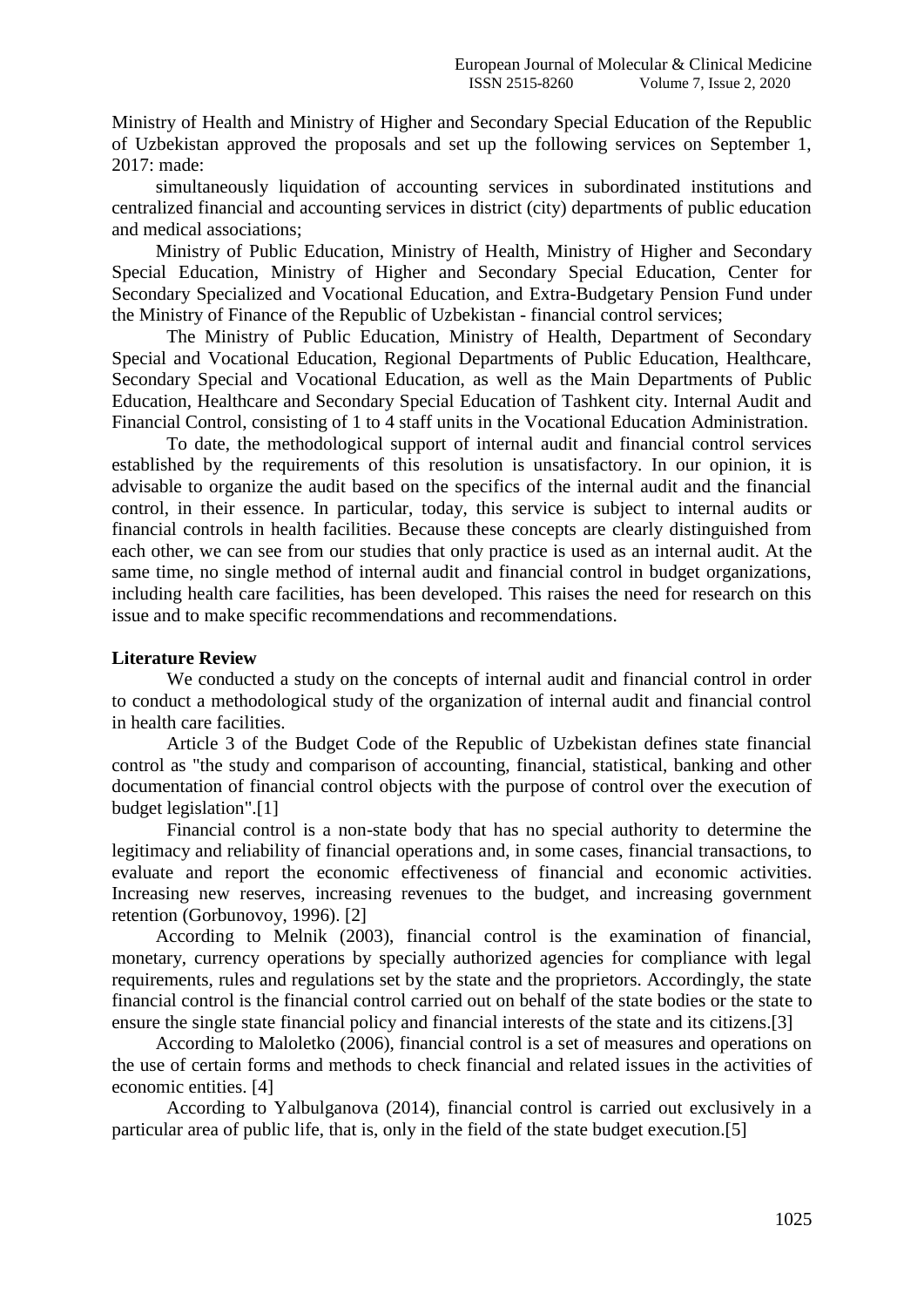According to Gracheva (2013), financial control is regulated by legal norms of state, city, state bodies and organizations, other business entities to check the observance of legality by all entities in the process of carrying out financial activities for socially significant goals.

Gracheva believes that financial control can be exercised not only by government agencies, but also by city and community organizations. However, the object of financial control, in his opinion, is the verification of the legality of financial activity only.[6]

According to Kroxina (2011), it is primarily intended to protect and secure the rights of state and municipal governments. Financial control is a way of creating incentives for the state or local authorities to obtain information on the implementation of regulatory legal acts. In other words, Krokhina links financial control with the activities of state and city authorities, which are part of the public finance policy.[7]

From the foregoing we can state that state financial control is aimed at the implementation of public financial policy and creation of conditions for financial stability. This means, first of all, the development, discussion, approval and execution of budgets and extra-budgetary funds of all levels, control over the financial activities of enterprises and organizations, banks and financial corporations. If determined (defined) by national economic interests, public financial controllers have the right to conduct audits and inspections both in the public sector and in the private and corporate businesses. However, financial control by the state in the non-state sector of the economy is only feasible and lawful in the area of fulfillment of monetary obligations to the state, including taxes and other obligatory payments, budget subsidies and loans allocated to them, as well as established (fixed) money by the government. compliance with the rules of accounting, bookkeeping and accounting.

We also pay our attention to the current internal audit and financial control services. Because the name of the "service" is internal audit and financial control, it is appropriate to ask whether an internal audit is being conducted or is under financial control.

Therefore, it is worth noting the internal audit service. The advantage of this service is the control over accounting and tax and budget regulations in the activities of the organization, and the results of these activities will certainly have a positive impact on any activity, including health care providers.

We will present the results of our internal audit to better understand the internal audit and financial control services.

"Internal audit - control and evaluation of the work of the executive body and structural subdivisions of the enterprise by checking and monitoring compliance with the legislation of the Republic of Uzbekistan, the completeness and reliability of the information reflected in accounting and financial reporting. implementation of the established rules and principles of business operations, safety of assets and implementation of corporate management principles. Understanding the activities of the business unit (internal audit service) ". [8]

According to Kovaleva and Konstantinov (1990), internal audit is an integral part of the corporate governance system to assess the effectiveness of the management system. Internal audits are an integral part of the enterprise's internal control and are conducted on a regular basis.[9]

Dodge (1992) acknowledges that internal audit is an integral part of internal control; by the decision of management bodies of the company for the purpose of control and analysis of economic activities.[10]

According to Robertson (1993): Internal Audit is an independent review and evaluation activity of an organization. Although the purpose of internal auditing may be provided to the organization by the board of directors, financial director or other managers, the purpose is to provide the organization with only a limited number of its managers or all stakeholders. [11]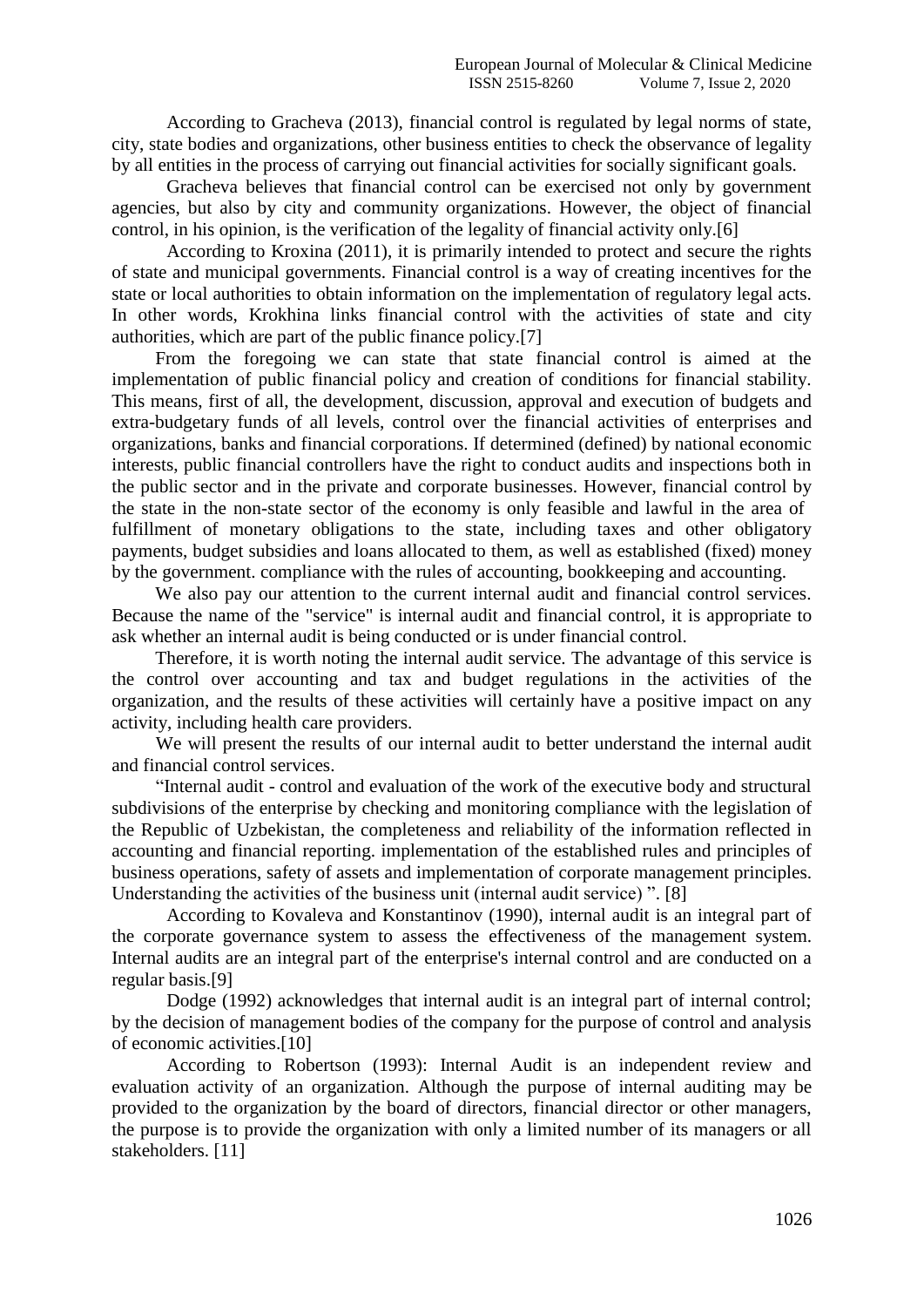Internal Audit - A number of auditing services provided by the Company's management, provided by an independent entity, such as: economic diagnostics, financial strategy development, marketing research, management consulting, etc. (Sukhareva, 1994). [12]

Adams (1995) commented on this: "Internal audit is an element of internal control system designed by the administration to audit, evaluate and report accounting and other components of economic management".[13]

Arens and Lobbeck (1995): "Internal Audit - Provides valuable information to the administration to make decisions about the effectiveness of its business".[14]

Voropaev (1996) explains that "internal audit is a way to independently evaluate the effectiveness of the organization and its management".[15]

According to Skobara (1998): Internal Audit is an internal control exercised by "internal audit services (agencies)".[16]

Internal audits are carried out by bodies overseen by the organization's internal control documents and by special oversight bodies of various aspects of the organization (Burtsev, 2000). [17]

Suites, Ahmetbekov, and Dubrovina: (2000) In accordance with an internal audit, an organization (enterprise) should be understood as an independent activity to verify its work and evaluate its interests.[18]

Alborov (2001) states in his research that "internal audit is in fact an organization, in other words an internal audit is a constant control of the effectiveness of managing an organization and its subdivisions.[19]

Internal audits of the Company's own audit companies by means of external auditing techniques (Vasileva and Kamfer, 2001). [20]

Internal audits of companies are conducted by their own specialists using external auditing techniques (Vasileva and Kamfer, 2001). [21]

Terekov (2003) internal audit is part of the internal control that must be sustained.[22]

M.V. Melnik, A.S. Panteleev, A.L. Zvezdin (2003) An integral part of the economic management system including controls, accounting systems and control procedures.[23]

Andreev V.D. (2003) Internal Audit "... is a form of internal control that is widely understood as a function of management ..." [24]

Internal Audit is an activity organized for the benefit of the governing bodies of an economic entity and regulated by internal documents to verify and evaluate the performance of the individual components of the internal control system (Melnik, Panteleev, Zvezdin, 2003). [25]

Simonenko (2004) argues that internal audit is a system of control over compliance with established procedures of accounting and reliability, which is regulated by an economic entity in the interests of managing entities and property owners.

Internal audit is part of the overall management and control system of the organization's production and business (Naletova and Slobodchikova, 2005). [26]

Internal Audit is the control of internal governing bodies of the organization and the governing bodies of the organization (members of the general meeting of business partnerships or companies, members of the supervisory board, the board, the board), the body that controls various aspects of the organization (Ripol. Saragosi, 2006). [27]

Internal Audit is an independent activity in the organization to check and evaluate its activities for the benefit of managers. The goal is to help employees effectively perform their duties (Podolsky, 2008). [28]

Bychkova (2009) Internal audit is an element of internal control system organized by the company management to analyze accounting and other management information.[29]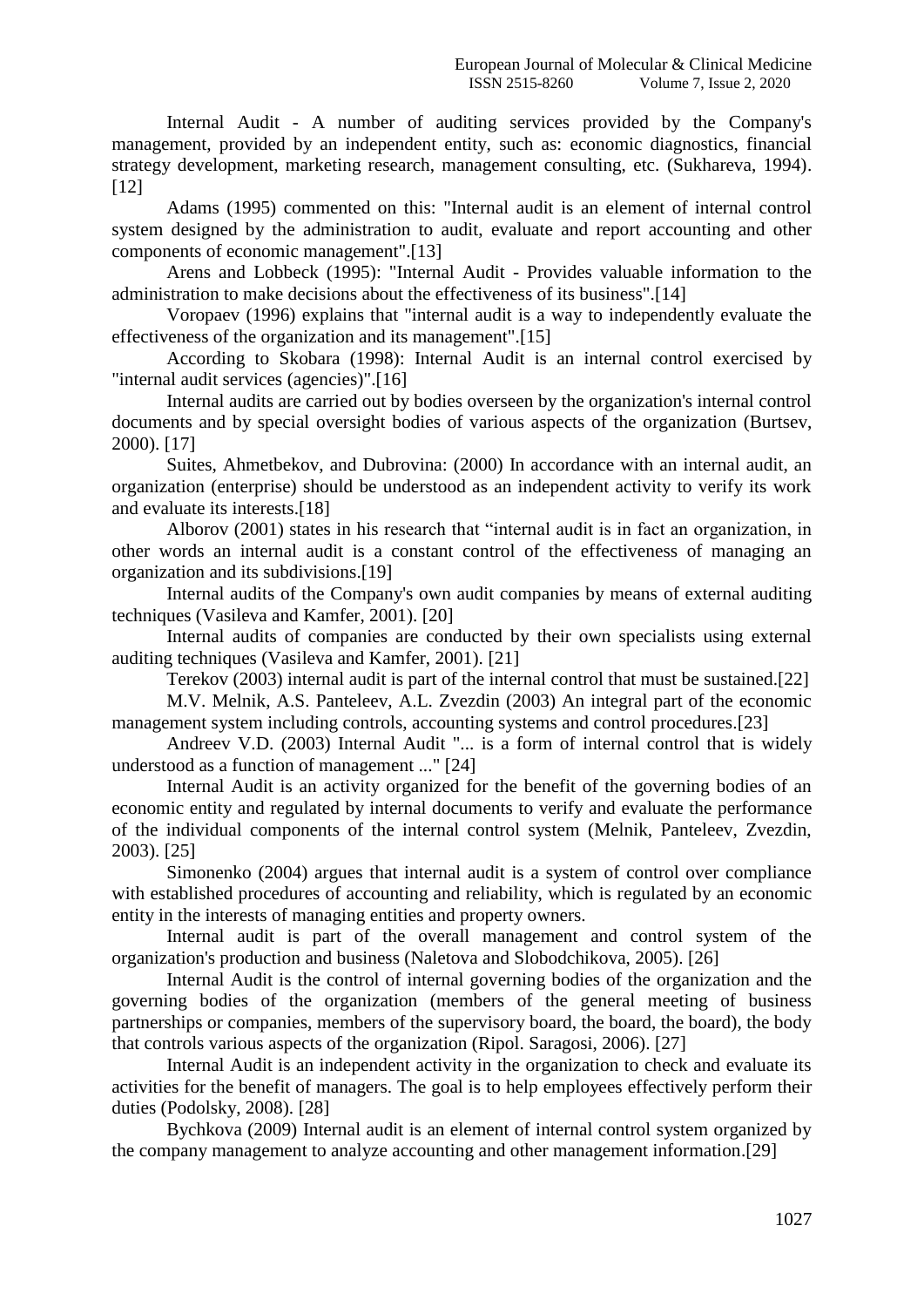According to Alborov (2010), the internal control tool is directly subordinated to the management of the business entity by the special services of the organization or its employees (specialists). [30]

Paramonova (2012), Internal Audit Inspection Forms of Corporate Audit Forms, which provide recommendations to the management of the organization on the content of financial and economic activity, informing of any significant problems and failures and developing measures to improve the efficiency of the enterprise is possible.[31]

"Internal auditors evaluate the business activities of an economic entity, firm, entity, etc. as an independent expert. They will present the results of the analysis and evaluation, information on the activities of the undertaking that they are investigating, and give their recommendations and advice to the parent company that is managing company".[32]

Ibragimov and Sugirbaev (2010) recognized internal audit in budget organizations as follows: "Internal audit is an objective activity aimed at effective implementation of internal control, aimed at presenting reports and recommendations on improving efficiency and effectiveness of budgetary organizations". [33]

Mehmanov (2018) described the internal audit in budget organizations as follows: "Internal audit - control of the organization and execution of estimates by the organization by checking and monitoring compliance with the legislation, ensuring the reliability of financial reporting data, and compliance with budgetary discipline. activities aimed at targeted and reasonable spending of funds". [34]

## **Analysis and discussion of results**

The purpose of this financial control is clear if we aim to increase the efficiency of the health care system in our country. It is clear that this quality is linked to the proper organization of activities such as staff competence, technological excellence, the constant introduction of innovations as well as financial control. In the structure of state budget expenditures in the country, the amount of expenditures on health care is constantly included in the expenditure part of the State Budget.

| <b>Indicators</b>                                         | Years    |             |             |
|-----------------------------------------------------------|----------|-------------|-------------|
|                                                           | 2016     | 2017        | 2018        |
| Social sphere and social support of the<br>population     | 22 766,0 | 27 009,3    | 34 664,0    |
| Education                                                 | 13 831,7 | 15 979,6    | 19 504,3    |
| Health                                                    | 5 811,6  | 7 3 3 0 , 0 | 9 5 6 2,0   |
| Culture and sport                                         | 460,6    | 750,2       | 1 1 65,4    |
| Science                                                   | 238,2    | 275,5       | 389,3       |
| Social security                                           | 161,1    | 435,3       | 714,0       |
| Social benefits, financial assistance and<br>compensation | 2 043,2  | 2 2 3 8 , 4 | 3 1 5 0 , 8 |
| <b>Total cost</b>                                         | 40 911,3 | 49 343,7    | 62 170,0    |

**Table – 1: Total costs and social sector and population Expenditures on social support (billions of soums)** [35]

As can be seen from Table 1, expenditures on social sphere and social support allocated from the state budget have a steady tendency to increase from 2016 to 2018. The share of health care expenditure has also increased steadily. In the structure of expenditures on the social sphere and social support, the largest share of post-education expenditures belongs to healthcare, from 5,811.6 billion soums in 2016 to 9 562.0 billion sums in 2018, ie 14.2% of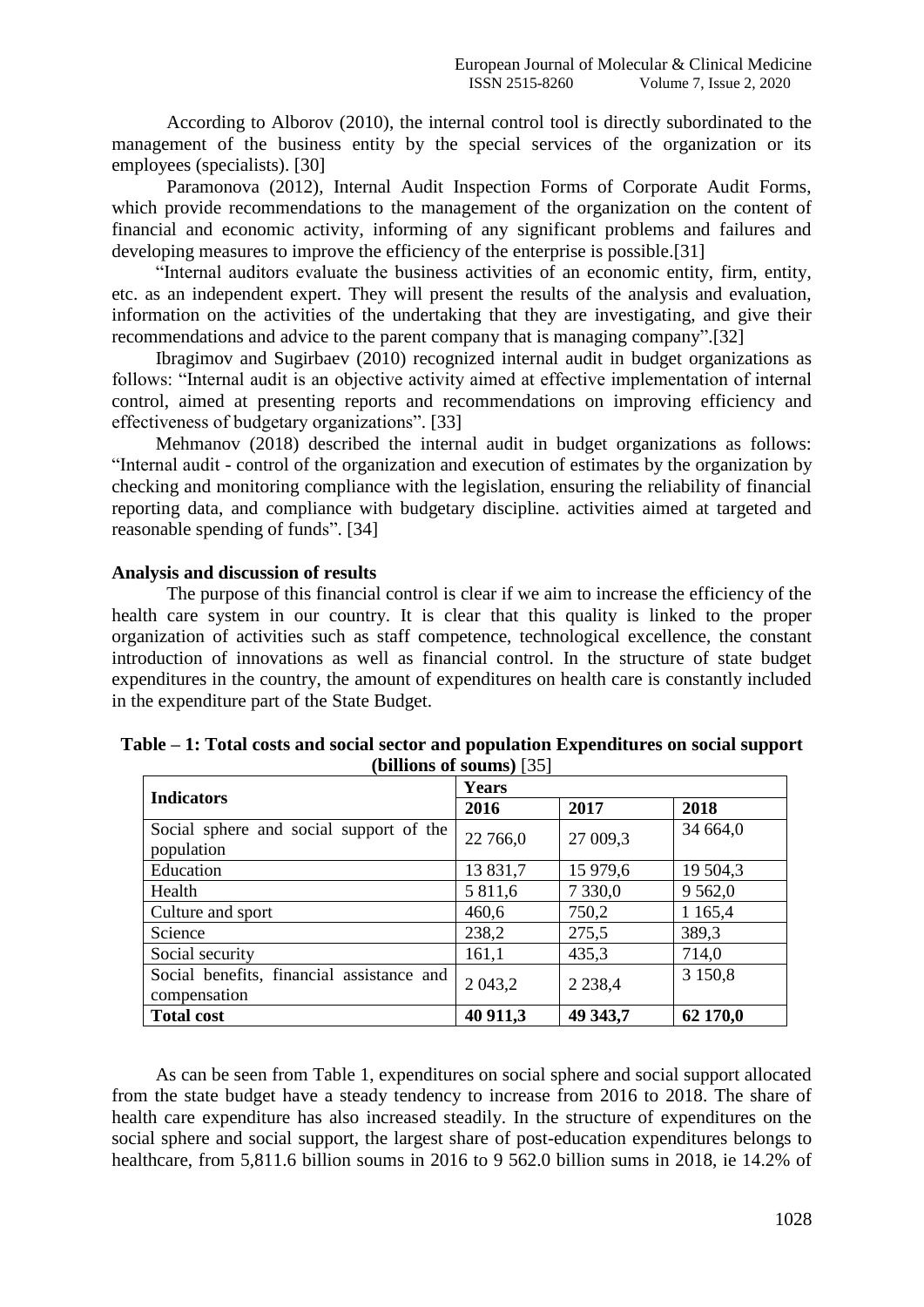total expenditures. We can see an increase of 15.4%. This will increase the role of financial control and internal audit in the health care system.

The purpose of our research is to make recommendations and recommendations on how to provide financial oversight and internal audits in the healthcare system.

The Resolution of the President of the Republic of Uzbekistan dated August 21, 2017 "On further improvement of the mechanism of financing of educational and medical institutions and the system of state financial control" defines the main objectives of internal audit and financial control services:

а) centralized financial and accounting services - centralized ordering and execution of expenditure estimates of subordinate organizations, calculation and payment of wages, procurement of goods, works and services, accounting of budget and extra-budgetary funds, as well as goods (works, services); monitoring of revenues from realization of services);

б) Provision and prevention of services of republican and regional internal audit and financial control - prevention of illegal use and embezzlement of budget funds by:

planning and execution of expenditure estimates in subordinate institutions, budget accounting, monitoring of tender (competitive) bidding and contracting;

improvement of the system of budgetary accounting and reporting to the heads of subordinated institutions and centralized financial and accounting services, prevention of unjustified accounts receivable and payables, strengthening of budget discipline, use of budgetary funds, including increase of efficiency of procurement of goods, works and services, as well as centralized financial accounting. preparation of recommendations on strengthening the staff of the services;

tasks such as submitting mandatory submissions to subordinate agencies to eliminate violations of the law, the causes and conditions that may lead to such violations.

Taking into account these tasks, the tasks set out in the essence are widely presented. That is, the assigned tasks do not just cover internal audit or financial control. At the same time, we have seen from the literature review that the concepts of internal and financial control differ.

Therefore, in our opinion, when establishing an internal audit and financial control service:

- separate organization of internal audit service;

- It is advisable to create separate financial control services.

It is also desirable for the Internal Audit Service to assign a separate staff unit to a separate financial control service, depending on the service's performance. At the same time, specific tasks for the internal audit service should be assigned to the financial control service.

Today, the priority of the reforms being implemented in the country is to improve the welfare of the population, for example, the ongoing wide-ranging reforms undertaken by our government. In particular, the Decree of the President of the Republic of Uzbekistan "On Further Improvement of the Mechanism of Financing of Educational and Medical Institutions and the System of State Financial Control" clearly outlines the goals and objectives.

The resolution will increase the transparency of budget process in educational and medical institutions, strengthen public control over budget financing, improve accounting and reporting mechanisms, increase the responsibility of ministries and agencies to strengthen budget discipline in subordinated institutions, as well as modern information technologies and internationally recognized financial control standards. prevention and prevention of budget violations The Ministry of Finance, Accounts Chamber, Ministry of Public Education, Ministry of Health and Ministry of Higher and Secondary Special Education of the Republic of Uzbekistan approved the proposals and set up the following services on September 1, 2017: made: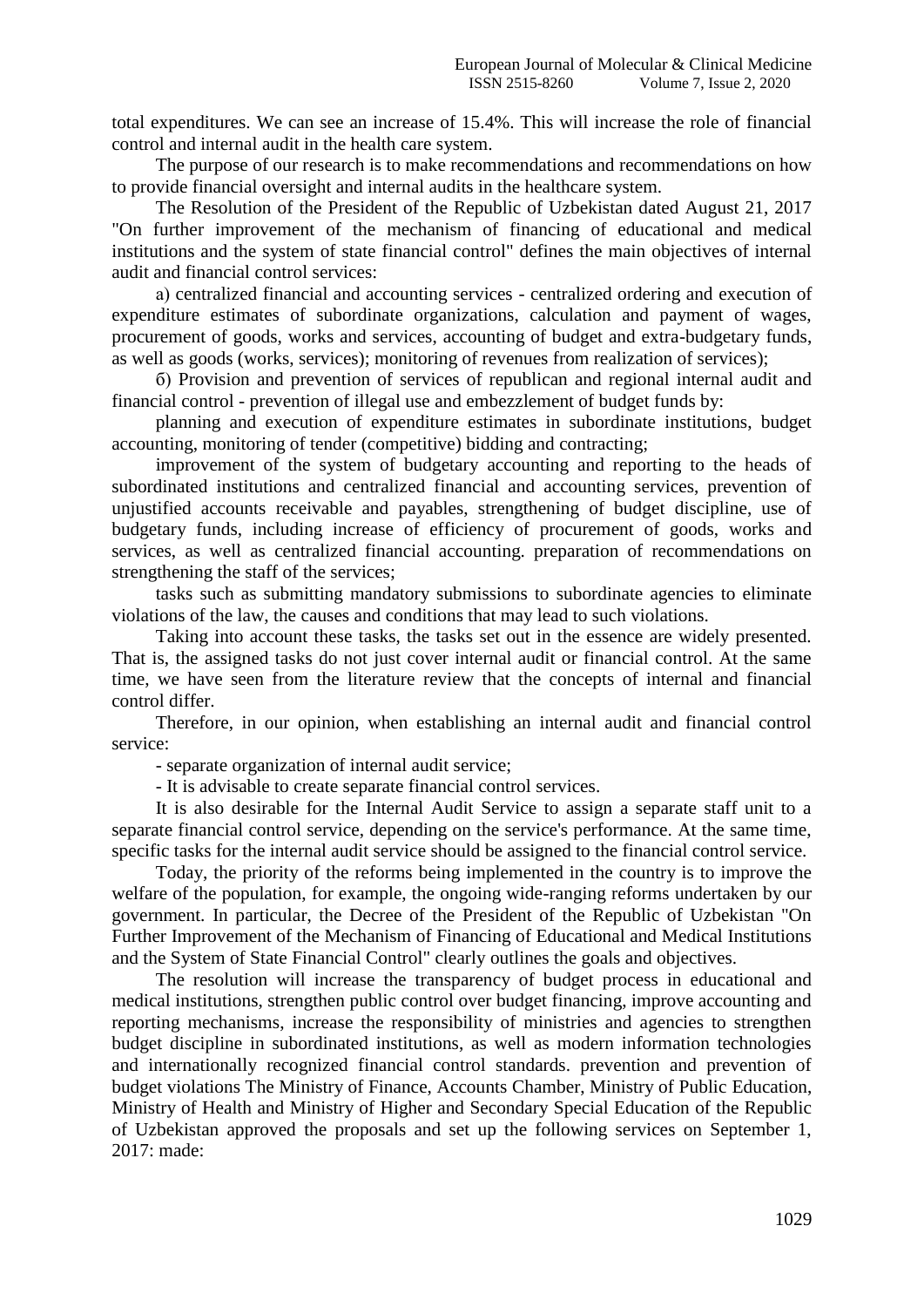simultaneously liquidation of accounting services in subordinated institutions and centralized financial and accounting services in district (city) departments of public education and medical associations;

Ministry of Public Education, Ministry of Health, Ministry of Higher and Secondary Special Education, Ministry of Higher and Secondary Special Education, Center for Secondary Specialized and Vocational Education, and Extra-Budgetary Pension Fund under the Ministry of Finance of the Republic of Uzbekistan - financial control services;

The Ministry of Public Education, Ministry of Health, Department of Secondary Special and Vocational Education, Regional Departments of Public Education, Healthcare, Secondary Special and Vocational Education, as well as the Main Departments of Public Education, Healthcare and Secondary Special Education of Tashkent city. Internal Audit and Financial Control, consisting of 1 to 4 staff units in the Vocational Education Administration.

Today, the Main Department of Control and Audit of the Ministry of Finance of the Republic of Uzbekistan is reorganized into the Main Department of State Financial Control of the Ministry of Finance of the Republic of Uzbekistan with additional functions:

constant monitoring of the financial activity of budget organizations through special automated software for budget management and budget accounting in budget organizations;

carrying out systematic preventive work with budget organizations on observance of budget legislation;

in-depth analysis and elimination of violations of budget legislation and other violations of budgetary legislation development of specific measures;

and increasing the effectiveness of inspections of budget organizations, with the use of remote control, reducing ineffective audits through the use of modern information technologies and databases to identify objects and targets.

There were many reasons for this decision, because it is not an exaggeration to say that a new era of economic reforms has already begun in our country. The Strategy of Action for the years 2017-2021 adopted by the government in our country sets many tasks that require improvement of legislation in all areas of the country.

Indeed, in recent years, there have been shortcomings in the establishment of financial control and internal audit services. In other words, it has led to ineffective use and misappropriation of public funds. A number of new regulations are being adopted to prevent such negative effects. As mentioned above, the main goal of all these measures is to improve the socio-economic status of the population.

Based on the foregoing, the main objective of improving the financial control and internal audit services in the healthcare system of the Republic of Uzbekistan is the establishment of control over expenditures. Of course, constant oversight restricts various lootings and overheads in our country and promotes sustainable financial and economic activities.

### **Conclusions and Suggestions**

1. There is still no set of procedures for financial control and internal audit in health care facilities. In our opinion, the absence of such procedures indicates that the financial controls and internal audit in the system are not regulated.

2. In order to increase the efficiency of the organization of the state financial control and internal audit in the system it is necessary to separate the "financial control" and the "internal audit".

3. It is desirable for the Supervisory Board to make a decision to hire the head of the Internal Audit Service in the health care system rather than the Ministry of Health. Because the appointment of the head of the internal audit department by the ministry does not ensure the independence of the head of the internal audit service.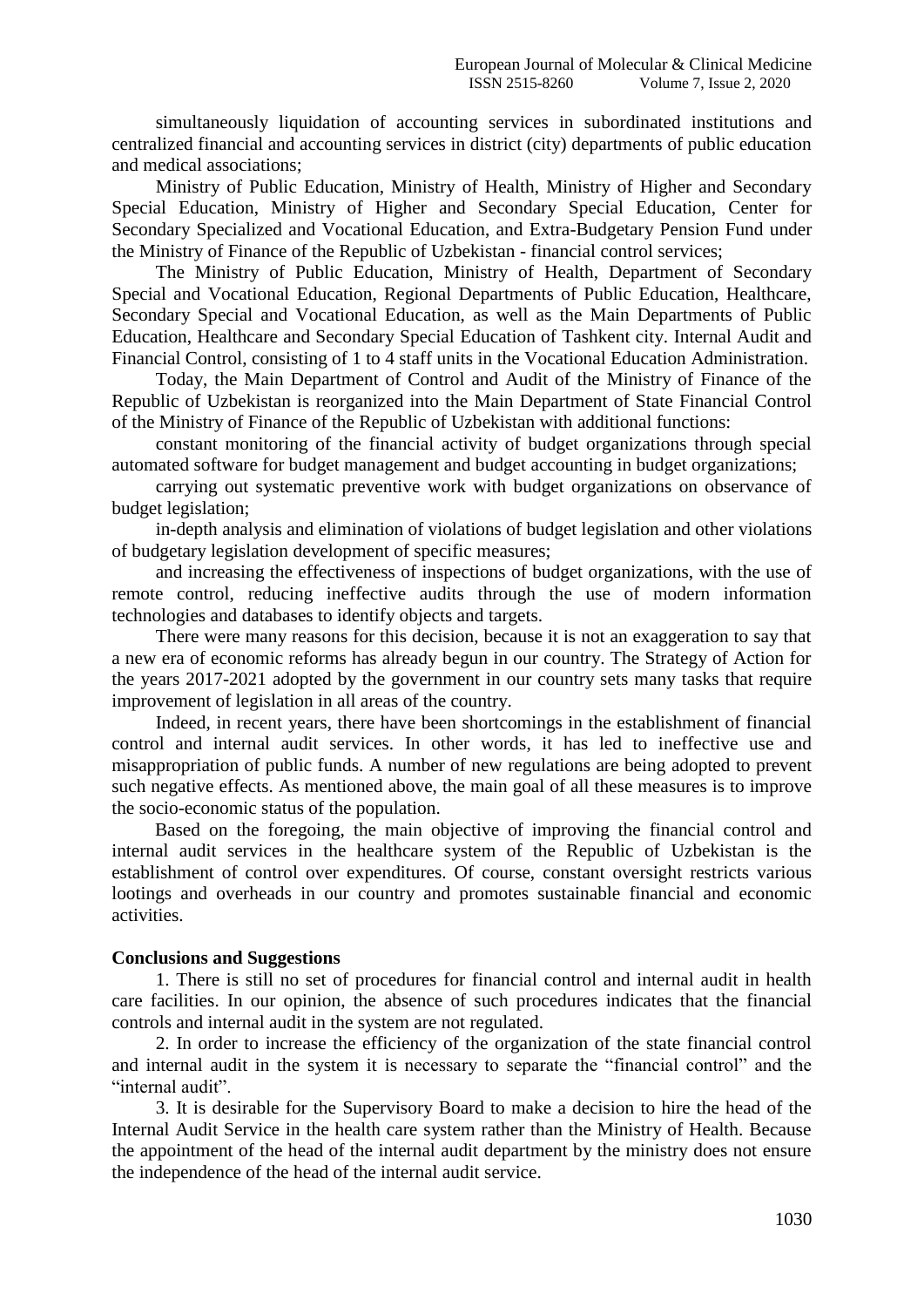4. It is desirable to establish a ratio of financial control and internal audit personnel in the tax system at a rate of 1/3, depending on the size of their work.

5. It should be noted that the internal audit service in the health care system can provide its conclusions on both public and non-governmental health services.

## **References:**

- [1] Budget Code of the Republic of Uzbekistan, Article 3.
- [2] Gorbunova ON Financial law: a textbook / ed. M .: Yurist, 1996 .-- 400 p.
- [3] Melnik M.V., Panteleev A.S., Zvezdin A.L. Revision and control: Textbook / Ed. prof. M.B. Melnik- M-: ID FVK-PRESS, 2003- 520p.
- [4] Maloletko A. N. Control and Revision: ucheb. posobie. Moscow: KNORUS, 2006. p. 30–75. - 312 p.
- [5] Yalbulganova A.A. State financial control: modern legal regulation / ed. Yalbulganova A.A. - Moscow: Library, Bibliotechka RG, 2014. - 176 p.
- [6] Grachevoy E.Y.— Finansovoe pravo: the tip for bachelor / pod red. M.: Prospect, 2013. 576 p.
- [7] Krokhina, Yu.A. Financial Law of Russia: Textbook / Ed. 4th, rev. and add. M .: Norma: INFRA-M, 2011. - 720 p.
- [8] Regulation "On Internal Audit Service of Enterprises" approved by the Resolution of the Cabinet of Ministers of the Republic of Uzbekistan dated October 16, 2006 № 215.9
- [9] Kovaleva O.V. Audit [Text]: textbook. allowance / O.V. Kovaleva, Yu.P. Konstantinov. M.: Prior, 1990.
- [10] Dodge R. A Brief Guide to Auditing Standards and Norms [Text] / R. Dodge M.: Finance and Statistics, 1992.
- [11] Robertson J. Audit [Text] / J. Robertson; translation from English M.: KPMG, Contact, 1993.
- [12] Sukhareva L.A. Internal audit of business systems [Text] // Accounting. 1994. No. 3.
- [13] Adams R. Audit [Text] / R. Adams. M .: Unity, 1995.
- [14] Arens E.A. Audit [Text] / E.A. Arens, D.K. Lobback per. from English M.: Finance and statistics, 1995.
- [15] Voropaev Yu.N. Otsenka vnutrennego control [Text] / Yu.N. Воропаев // Бухгалтерский учет. –1996. - No. 8.
- [16] Skobara V.V. Audit: methodology and organization [Text] / V.V. Scobar. M. Business and Service, 1998.
- [17] Burtsev V.V. Organization of the internal control system of a commercial organization [Text] / V.V. Burtsev. - M.: Exam, 2000.
- [18] Suits V.P. Audit: general, banking, insurance [Text] / V.P. Suits, A.N. Akhmetbekov, T.A. Dubrovina. - M.: INFRA-M, 2000.
- [19] Alborov R.A. The basics of audit [Text] / R.A. Alborov, L.I. Khoruzhiy, S.M. Terminal. - M.: Business and service, 2001.
- [20] Vasilieva M.V. and other External and internal audit at enterprises [Text] / M.V. Vasilieva, Yu. Kamfer, O. Stepanova // Economic and Legal Bulletin. - 2001. - No. 6. A. Terekhov "Audit: legislative decisions" Publisher: "FINANCE AND STATISTICS" (2003).
- [21] Melnik M.V., Panteleev A.S., Zvezdin A.L. Audit And Control, 2003, Publishing House of FBK-PRESS Study Guide, 520p.
- [22] Andreev V.D. Internal audit [Text]: textbook. allowance / V.D. Andreev. M.: Finance and Statistics, 2003.